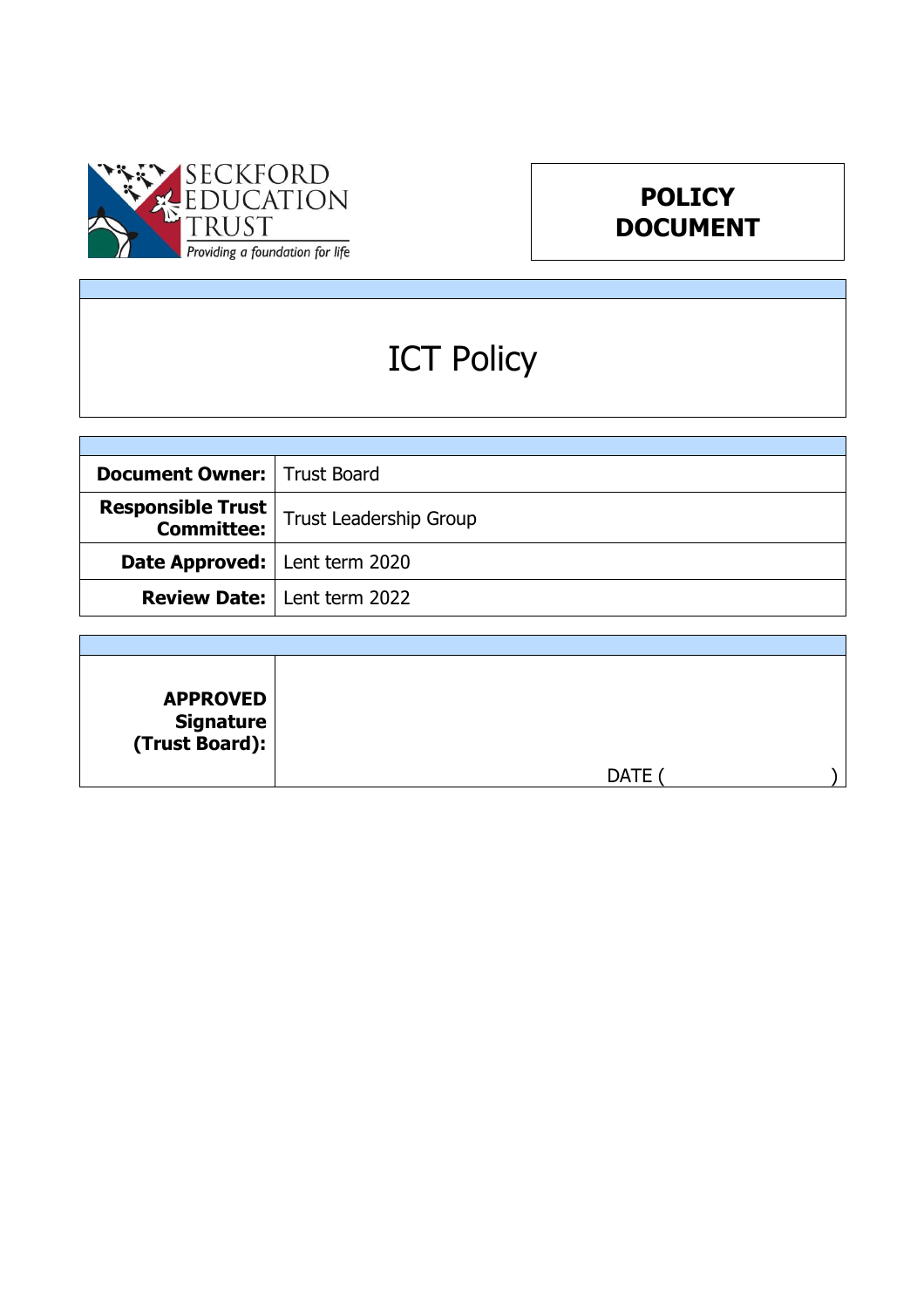#### 1. Other relevant policies and documents

- Access to Student Records Policy
- Trust Anti-Bullying Policy
- Code of Conduct for Staff
- Confidentiality Policy
- Data Protection Policy
- ICT Procedures Manual
- Information Handling Policy
- E Disaster Recovery Documentation
- Trust's E-Strategy

#### 2. Explanation of terms used in the policy

'Trust' = Seckford Education Trust 'School(s)' = schools within the Trust 'ICT' = Information Communications Technology 'MSP' = Managed Service Provider 'WDC' = Web Design Company 'VLE' = Virtual Learning Environment (Fronter) 'BYOD' = Bring Your Own Device 'e-strategy' = ICT Development Plan

When referring to 'staff' in this policy, that includes workers on site and volunteers.

# 3. Policy statement

Technology plays an enormously important part in the lives of all young people. An increasingly wide range of devices provide unlimited access to the internet, to SMS messages, to blogging, to social media websites, to Skype, to wikis, chat rooms, and video and music sharing sites. This communications revolution gives young people unrivalled opportunities and the School should build on their existing skills and knowledge. This revolution also brings risks. It is an important part of the role of the Trust and its Schools is to teach students how to stay safe in this environment and how to avoid making themselves vulnerable to a range of risks, including identity theft, bullying, harassment, grooming, stalking and abuse. They also need to learn how to avoid the risk of exposing themselves to subsequent embarrassment.

The Trust and its Schools will ensure all students leave the school with transferable ICT skills, knowledgeable in developing technologies and equipped for the next stage of their education or work life.

The Trust will, through this policy:

- educate Trustees, Governors, staff and students (and where relevant, their parents / carers) to use ICT effectively and safely and to support and develop lifelong learning skills;
- ensure the use of ICT as an effective and efficient teaching, learning, communication and management tool throughout its Schools;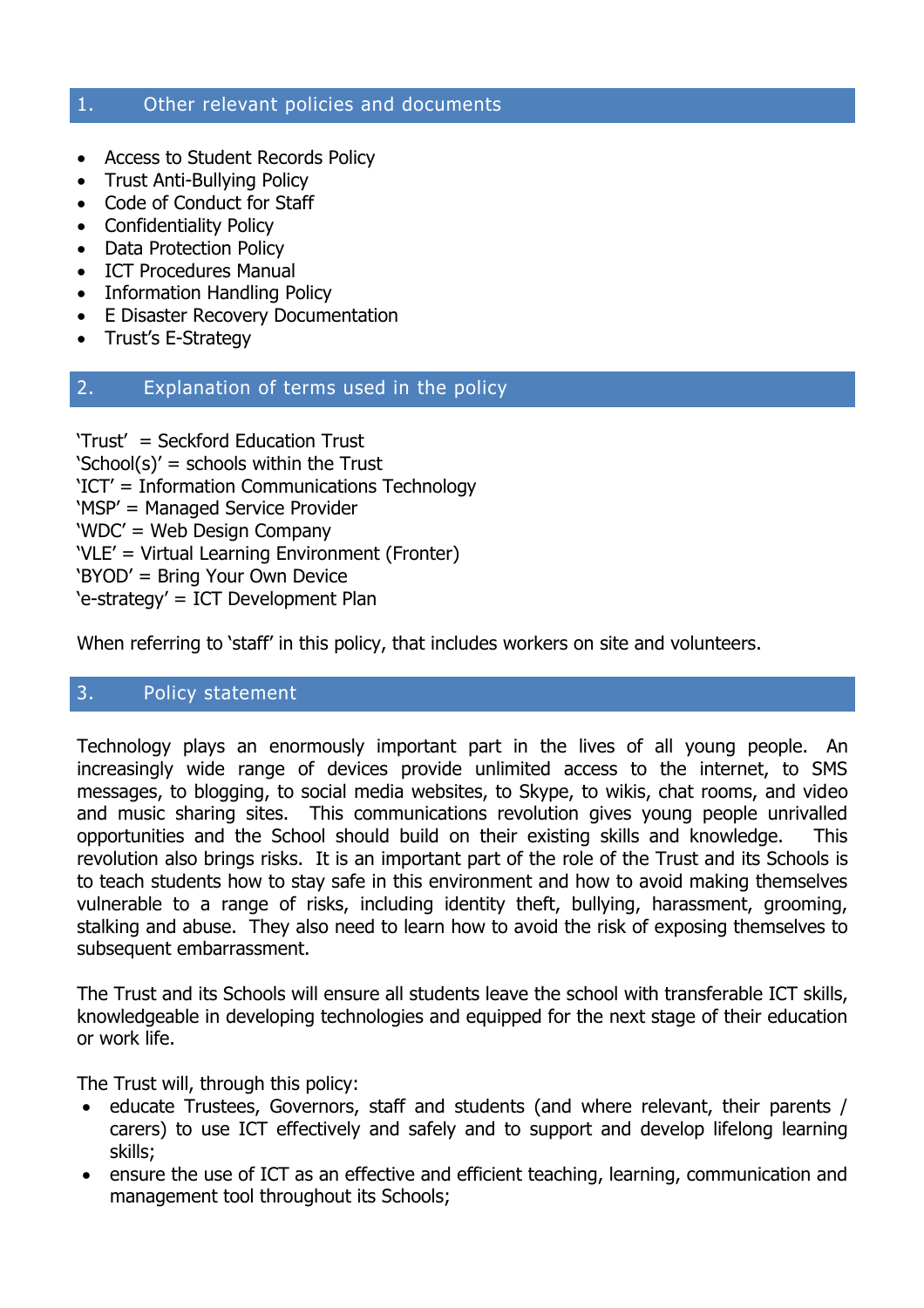- continuously improve the ICT capability of students and staff;
- provide access to high quality ICT resources and support for staff and students;
- teach Computer Science;
- ensure that all stakeholders understand the purpose of this policy.

Underpinning the approach the Trust takes to ICT as a learning tool are the following principles:

- Staff and students should have 'anytime, anywhere' access to ICT in the Trust and its Schools (wifi and mobile / handheld device access and less fixed desktop computer rooms);
- A mixed economy of ICT solutions and devices should be used to ensure students are prepared for the full range of ICT that they can expect to use in life;
- Staff are to have access to appropriate tools to enable them to use digital interactivity and display for learning (interactive projectors / whiteboards / remote learning platforms);
- ICT is one tool for learning and should be used when it is appropriate to do so;
- Learning resources should be virtually available at school and at home (use of the VLE and the need to provide for home access if needs be);
- Overall, the approach to learning through ICT should be one of 'a traditional curriculum through a  $21<sup>st</sup>$  century pedagogy';
- All students should be taught how to use ICT safely (e-safety).

The Trust expects ICT to be a feature of planning in all subjects in all its Schools where it is appropriate to use it as a tool for learning. Discrete ICT lessons are not expected to be taught nor are they part of the curriculum structure of the Trust. The Trust expects students who wish to undertake a qualification course in ICT to take GCSE Computer Science. Computer Science will also be delivered flexibly and in line with the National Curriculum.

The strategic development of ICT is covered in the Trust's e-Strategy document. If a development in (hardware or software) is deemed to have the potential to improve teaching and learning or administration it will be reviewed, trialled and if proven to be successful, incorporated into use across the Trust.

This policy document outlines the structure and appropriate use of ICT for the Schools within the Trust. This policy covers the Trust and all its Schools and as such there is no need for each School to have its own policy.

The Trust has five websites, one for the Trust and one for each of the four Schools and Specialist Centres. These are designed by a WDC under contract to the Trust. The WDC also maintains the hosting and high level maintenance of the sites. The content updating is undertaken by a centralised marketing service at the Seckford Foundation at the request of the Trust and the individual Schools.

# 4. Responsibilities

# 4.1 Responsibilities of the Trust Board:

In discharging its responsibilities, The Trust will: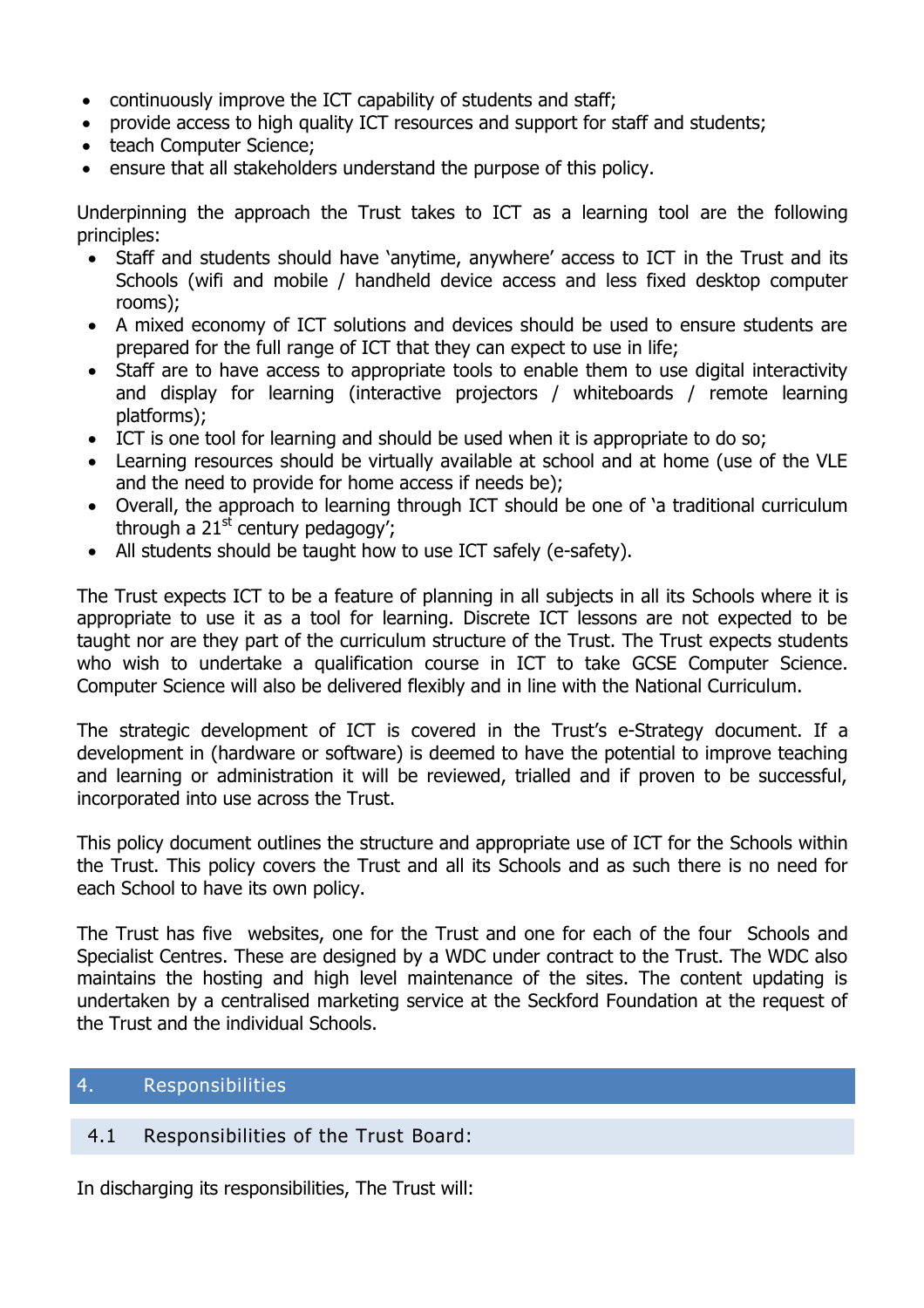- ensure that the Trust ICT Policy is implemented and its purpose understood;
- establish clear lines of accountability for ICT and e-strategy implementation;
- periodically assess the effectiveness of the policy and ensure that any necessary changes are made; and
- work directly with the MSP and central ICT support / finance teams to ensure the strategic development of ICT and appropriate resourcing.

#### 4.2 Responsibilities of the MSP:

The responsibilities of the MSP are set out in detail in the contract and service level agreement. Broadly, the responsibilities should cover:

- Management of the ICT element of the Schools' capital expenditure under the direction of the Trust Leadership Group (TLG);
- Purchase / procurement of hardware and software resources for the Trust and its Schools;
- Installation / setting up of hardware / software on School premises;
- Provision of support at Level 2 and above;
- Disaster recovery.

# 4.3 Responsibilities of the WDC:

The responsibilities of the WDC are set out in detail in the contract and service level agreement. Broadly, the responsibilities should cover:

- Design and design maintenance of all Trust web sites;
- Uploading of sites to host and undertaking testing;
- Provision of support for the sites;
- Disaster recovery.

# 4.4 Responsibilities of central ICT support service:

The responsibilities of the central ICT support service are set out in detail in service level agreement with the Seckford Foundation. Broadly, the responsibilities should cover:

- Installation / setting up of hardware / software on School premises with the MSP;
- Provision of a Level 1 and 2 support service;
- Overseeing the data backup process on each School site.

Where required this should be under the direction of and working with the MSP.

A detailed Job Description and Person Specification outlining the skills and responsibilities of ICT Technicians is available from the Trust.

# 4.5 Responsibilities of central marketing support service:

The responsibilities of the central marketing support service are set out in detail in service level agreement with the Seckford Foundation. Broadly, the responsibilities should cover: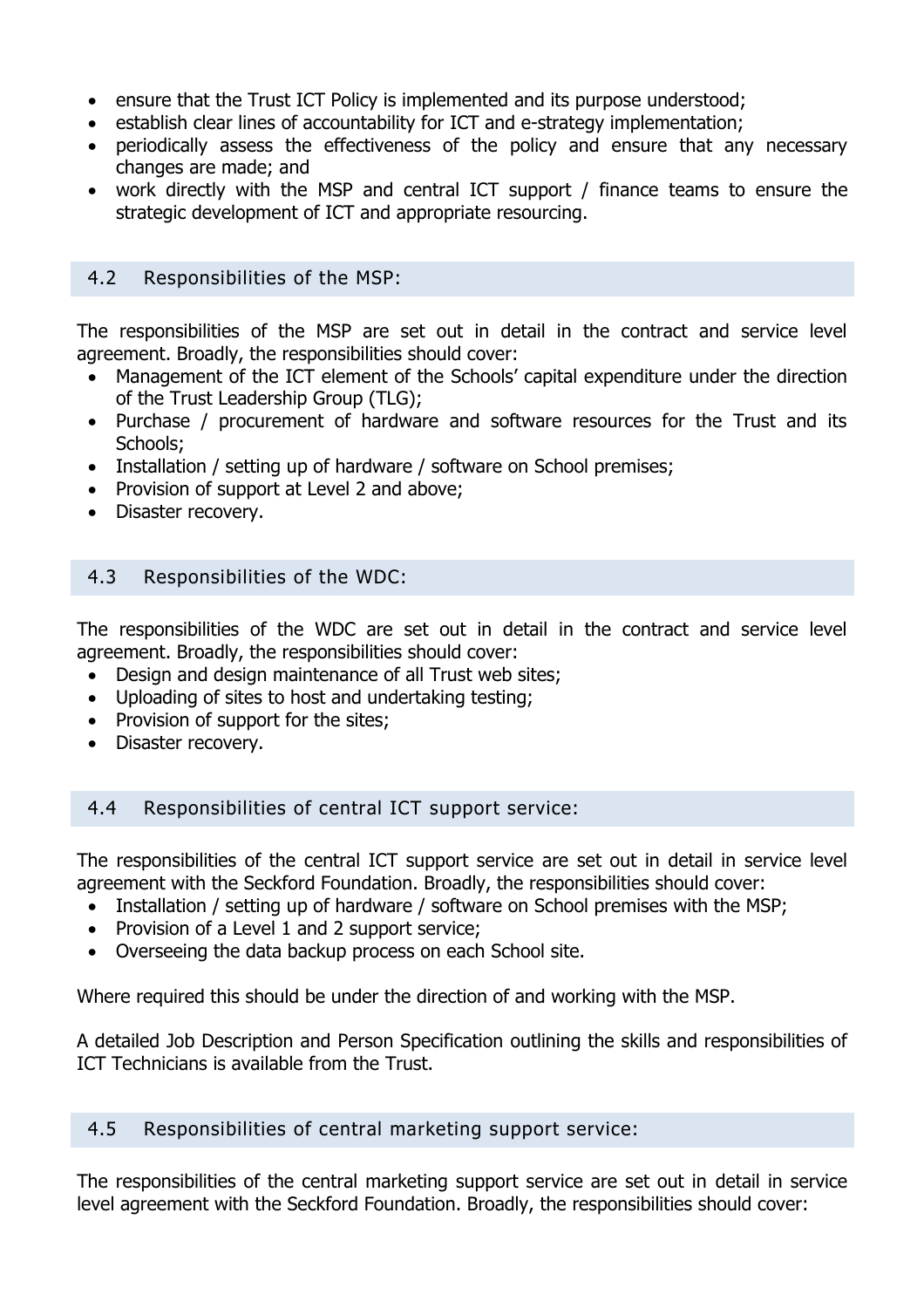- Assisting the Trust and its Schools with content creation for their websites;
- Undertaking the manual updating of pages and content on the websites;
- Overseeing the website backup process for each site to ensure that content is not lost;
- Where required this should be undertaken with the WDC.

# 4.6 Responsibilities of Headteachers:

The Heads of each School are responsible for:

- the day-to-day operation of the ICT Policy in their own School, including the promotion and modeling of the appropriate use of ICT resources;
- ensuring ICT resources are appropriate for the learning, communication and management needs of the staff and students;
- identifying work needed to be undertaken by ICT technician(s) provided from the central ICT support service;
- ensuring the e-safety of students when using ICT;
- leading on the development and creation of up-to-date content for the relevant websites, including (promoting) the use of relevant social media to highlight the good work of their School.

# 4.7 Responsibilities of all staff:

Staff should:

- be familiar with the ICT Policy and all ICT-related policies of the Trust and its Schools (listed at the beginning of the policy in Section 1);
- sign and adhere to the Acceptable Use Policy for staff (see ICT Procedures Manual);
- keep their ICT skills up-to-date and ensure that, through the performance management process, skills shortages are identified with line managers and appropriate training requested;
- ensure they are using the provided ICT systems to enhance the progress and achievement of students, for administrative purposes and appropriately for communication;
- undertake and take note of any structured auditing of the ICT skills of students to inform planning and teaching;
- role model the effective use of ICT to students (and where relevant, parents / carers);
- promote and ensure e-safety through the curriculum and all use of ICT by students.

In particular, teachers are expected to plan for the appropriate learning of ICT skills through their Schemes of Work and lesson plans along with literacy, numeracy and SMSC.

# 4.8 Responsibilities of students:

Sign and adhere to the Acceptable Use Policy for students and the iPod Touch Acceptable Use Policy (see ICT Procedures Manual).

#### 4.9 Responsibilities of parents / carers: